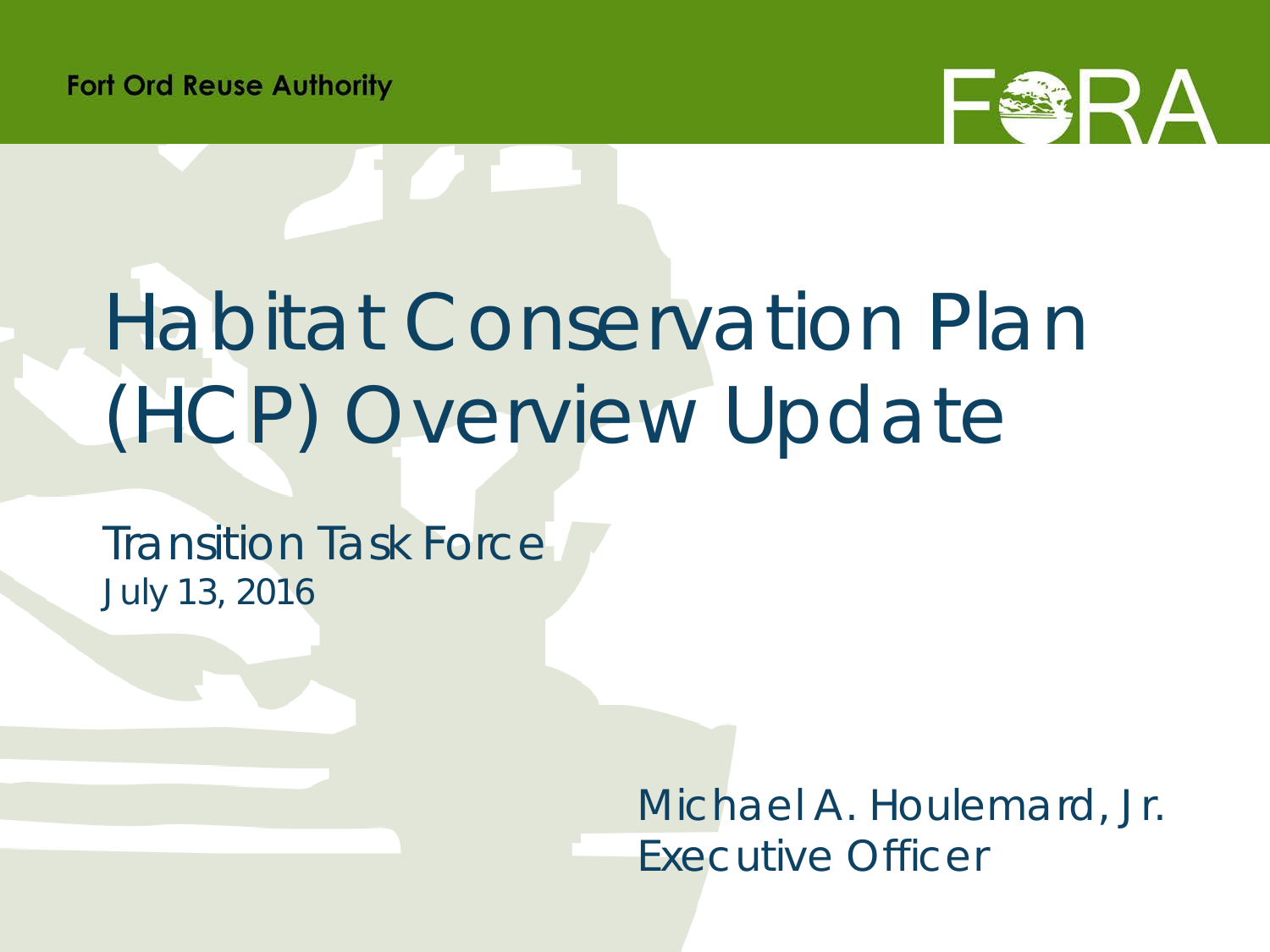### **Who is involved?**





Wildlife Agencies(Regulators):

U.S. Fish and Wildlife Service California Department of Fish and Wildlife

HCP Joint Powers of Authority (JPA) Member Agencies: Fort Ord Reuse Authority (FORA) County of Monterey City of Marina City of Seaside City of Del Rey Oaks City of Monterey California Department of State Parks The Regents of the University of California The Board of Trustees of the California State University (CSU) (on behalf of CSU Monterey Bay) Monterey Peninsula Community College District Monterey Peninsula Regional Parks District Bureau of Land Management (BLM) Marina Coast Water District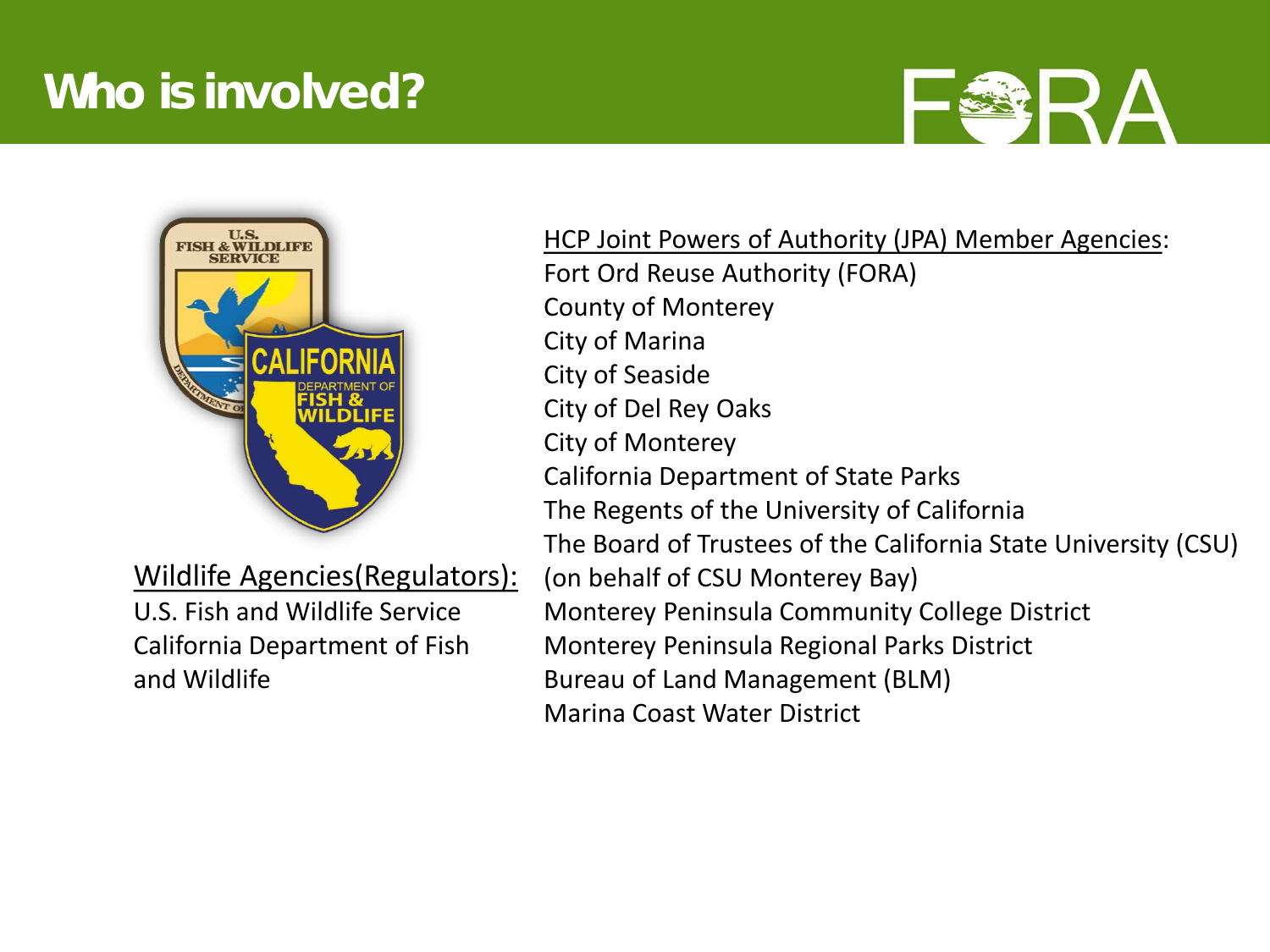

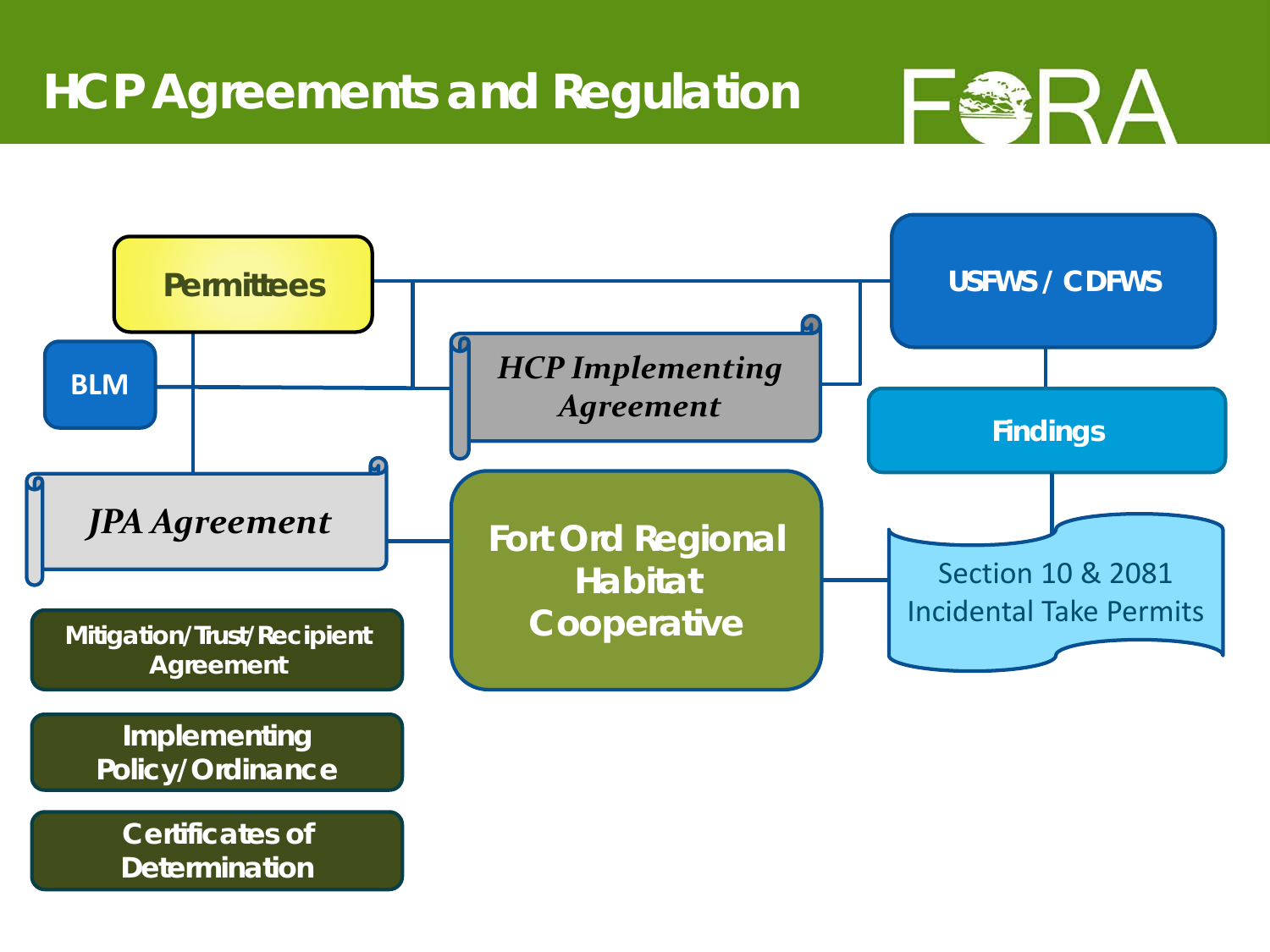



*HCP Implementing Agreement*

Between Permittees, Bureau of Land Management (BLM), and Wildlife Agencies

> Identifies obligations:

- **Permittees** fund and implement HCP (*habitat preservation, habitat management, habitat restoration, monitoring, reporting, adaptive management*)
- **BLM** funds and implements habitat management activities on National Monument (*as HCP cooperating entity*)
- **Wildlife Agencies** provide take coverage to Permittees for "covered activities"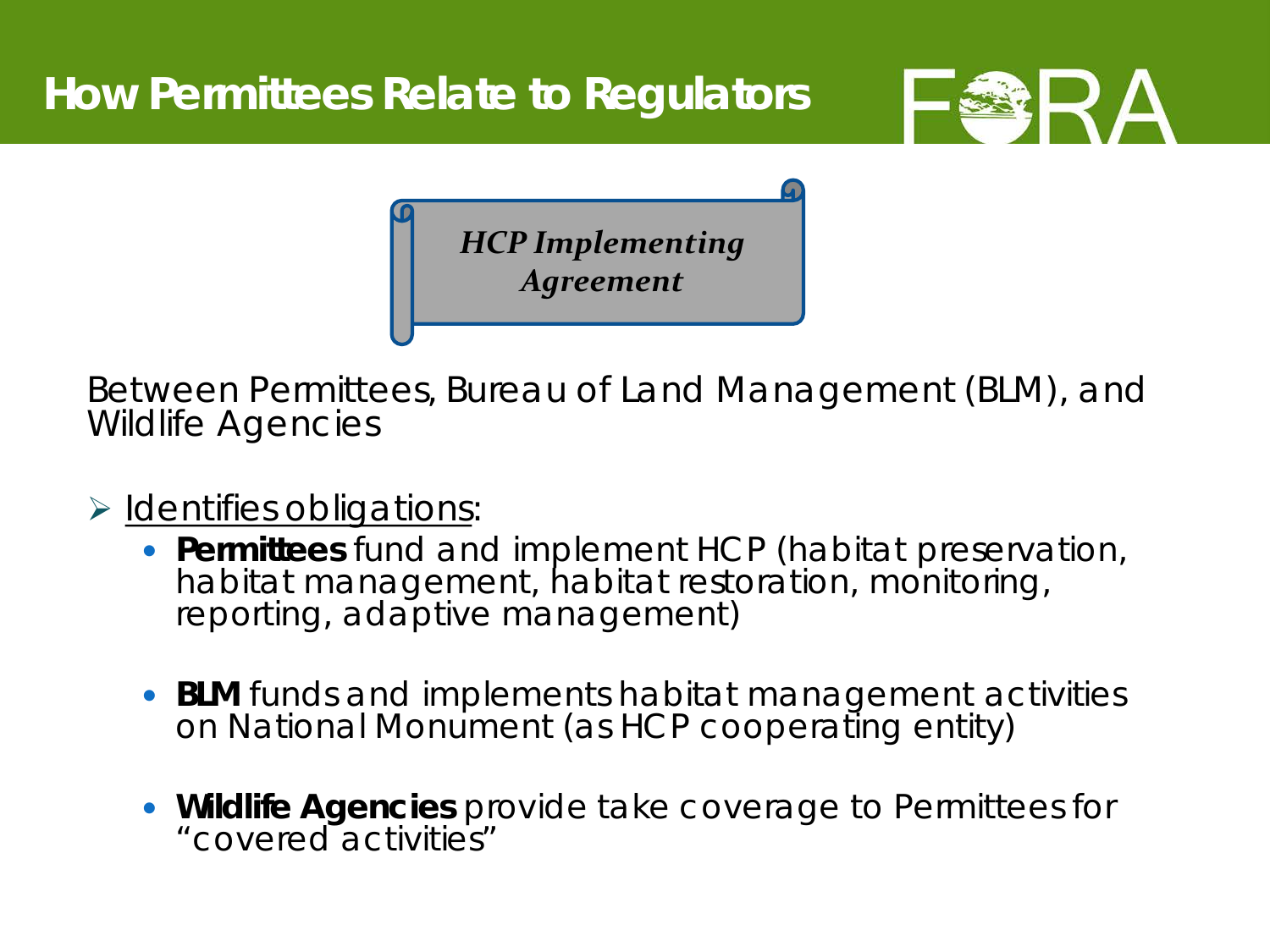

Agreement (Draft) among Permittees to create the Cooperative to implement the HCP

#### $\triangleright$  Purpose:

- Fulfill HCP Implementing Agreement obligations
- Secure, manage & expend funds to implement HCP
- Oversee, monitor and report on HCP implementation
- Manage Habitat Reserve System
- HCP public information & outreach
- Enforcement & implementation powers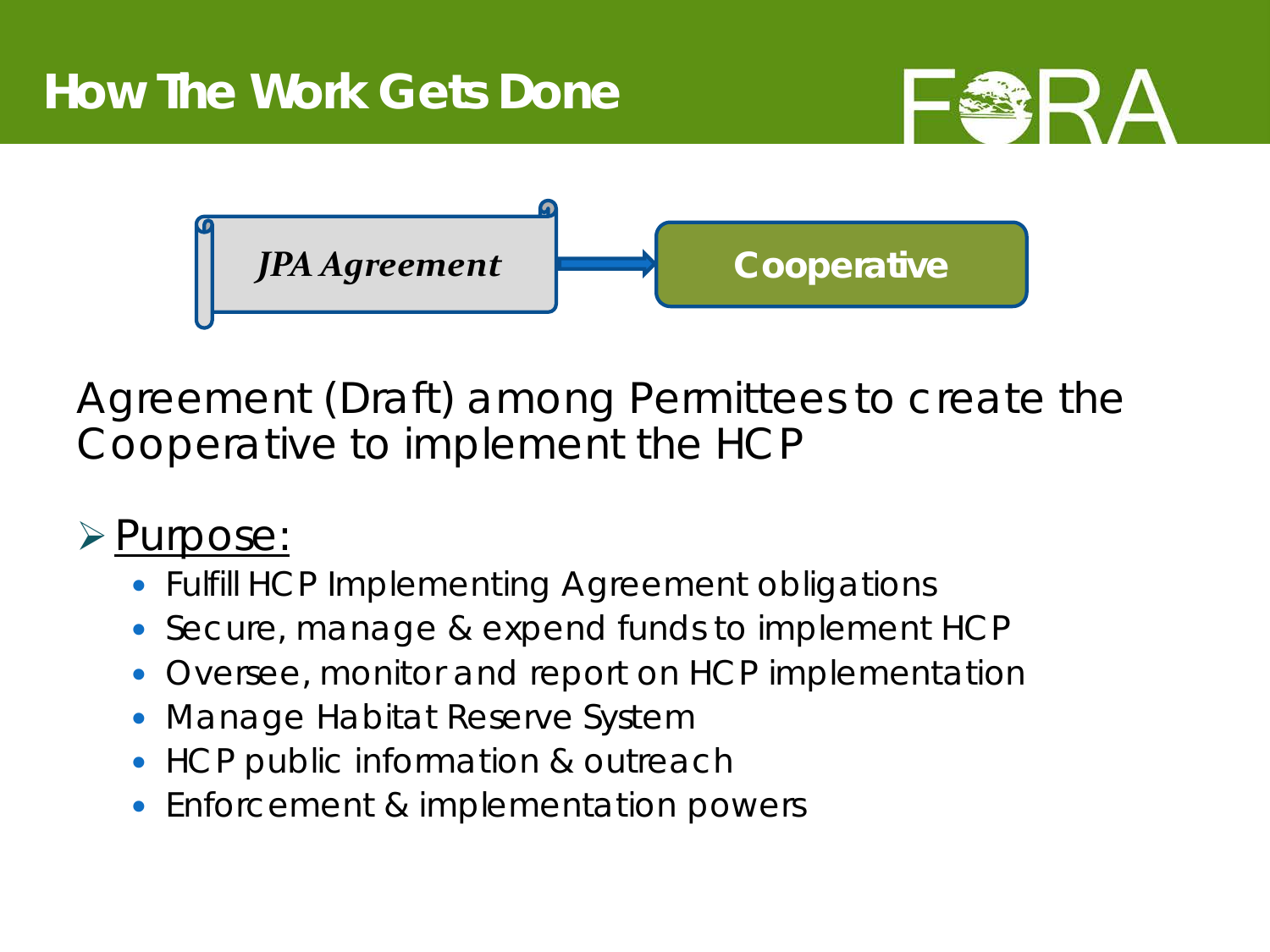## **Cooperative Governing Board**



- 14 voting members/2 non-voting members (FORA and BLM)
- FORA staffs the Cooperative until 2020 OR the Cooperative elects otherwise, whichever occurs first. Cooperative reimburses staff costs.
- Staff estimated in the current draft of the JPA are:
	- Program Administrator -- 50% FTE
	- Accounting Manager -- 30% FTE
	- Grant Specialist/Conservation Planner/GIS/Database Manager -- 2 100% FTE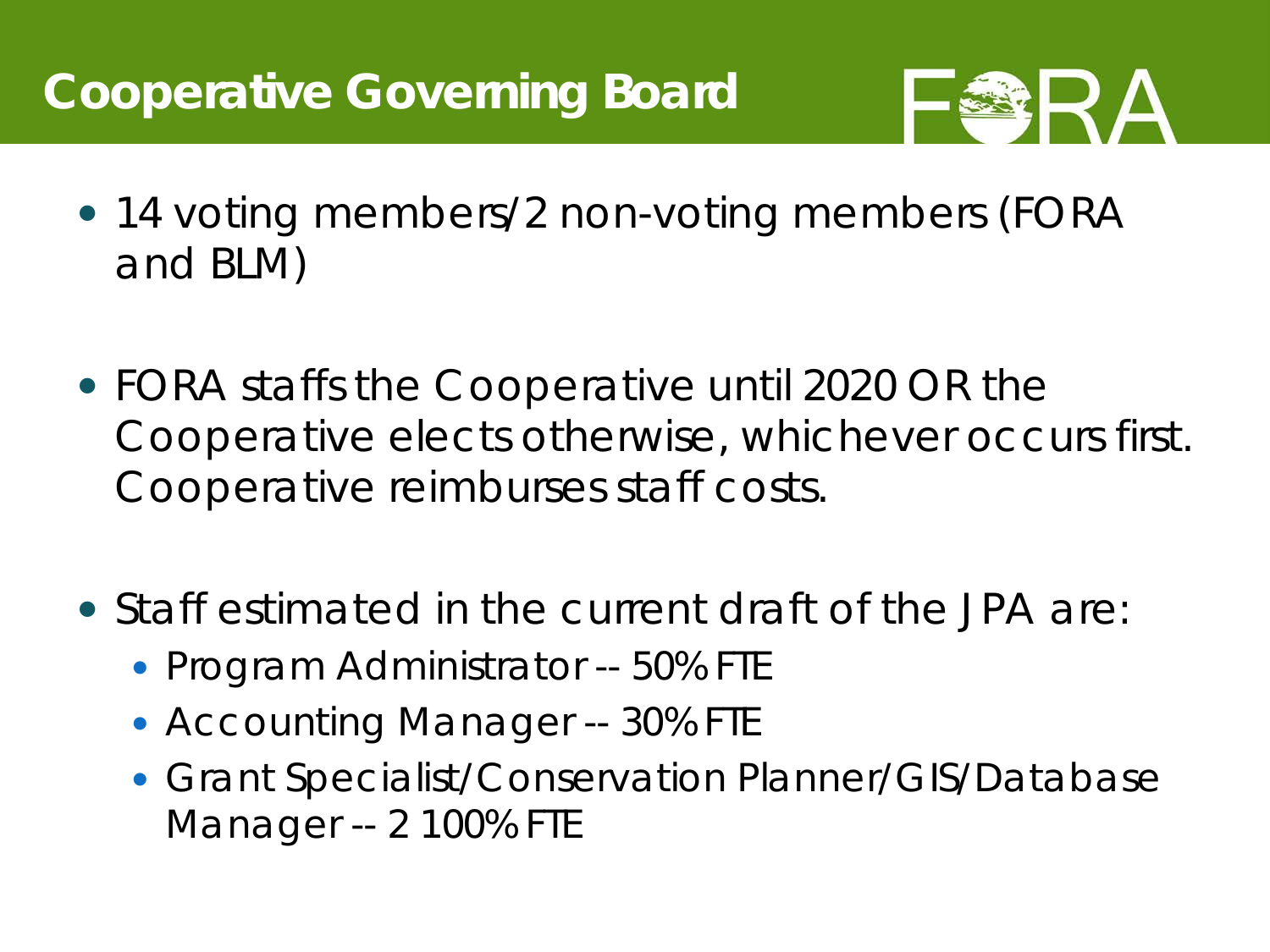# **Funding**



- FORA provided upfront management, planning, capital costs and HCP preparation funding.
- FORA dedicated 30.2% of Community Facilities District (CFD) special tax/development fees to build total endowment for HCP responsibilities in perpetuity.
- FORA CIP contains a ± \$44.9M line item of forecasted revenue need. FORA set aside  $\pm$  \$9.8M to date.
- Post-2020,  $\pm$  \$9 Million remaining obligation for endowment need directly from members(if no CFD). \*